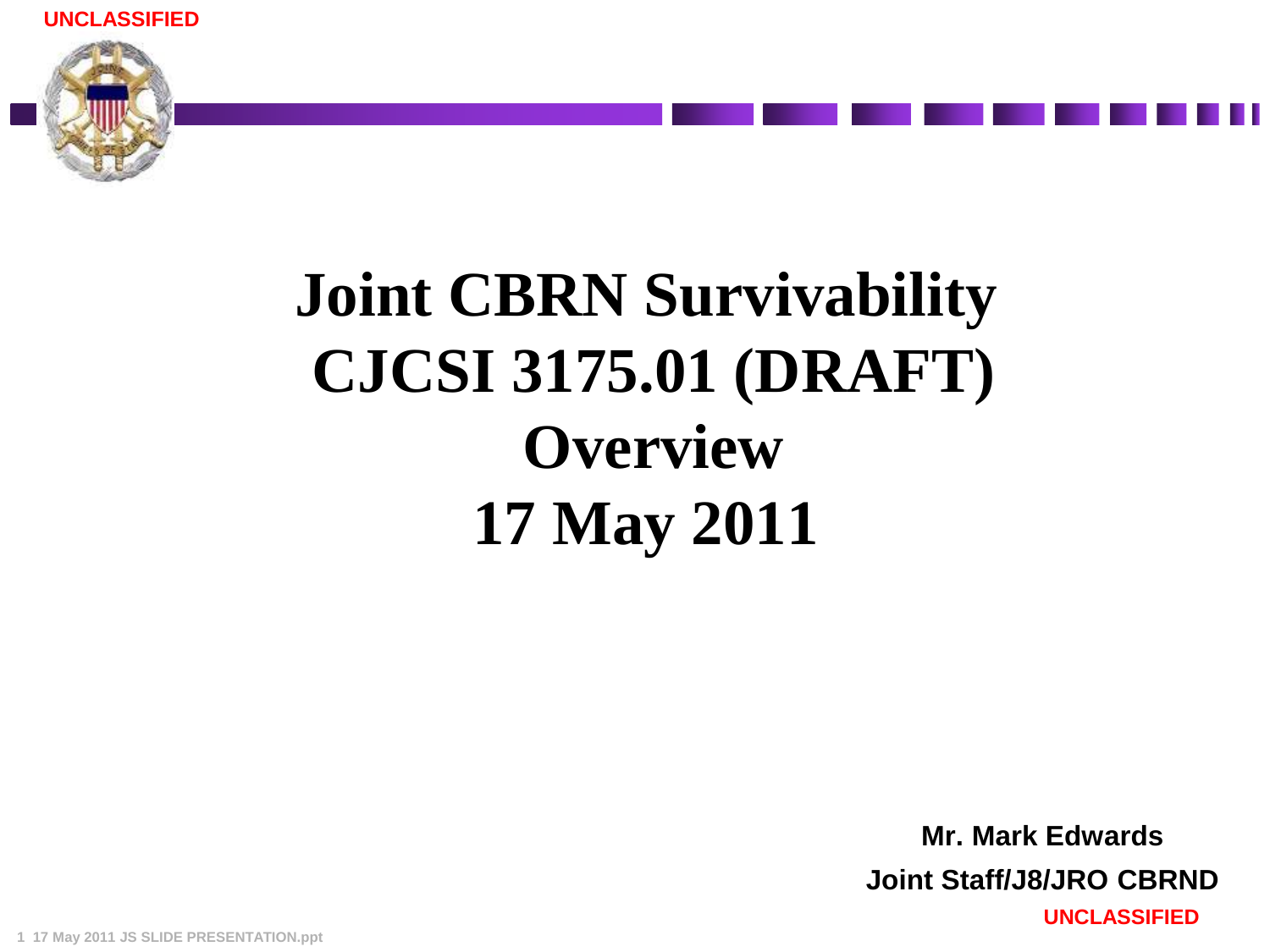- **DRAFT CJCSI 3175.01 Joint Survivability Background**
- **DRAFT CJCSI 3175.01 Joint Survivability Update**
- **Joint Staff Responsibilities, Guidance and Coordination**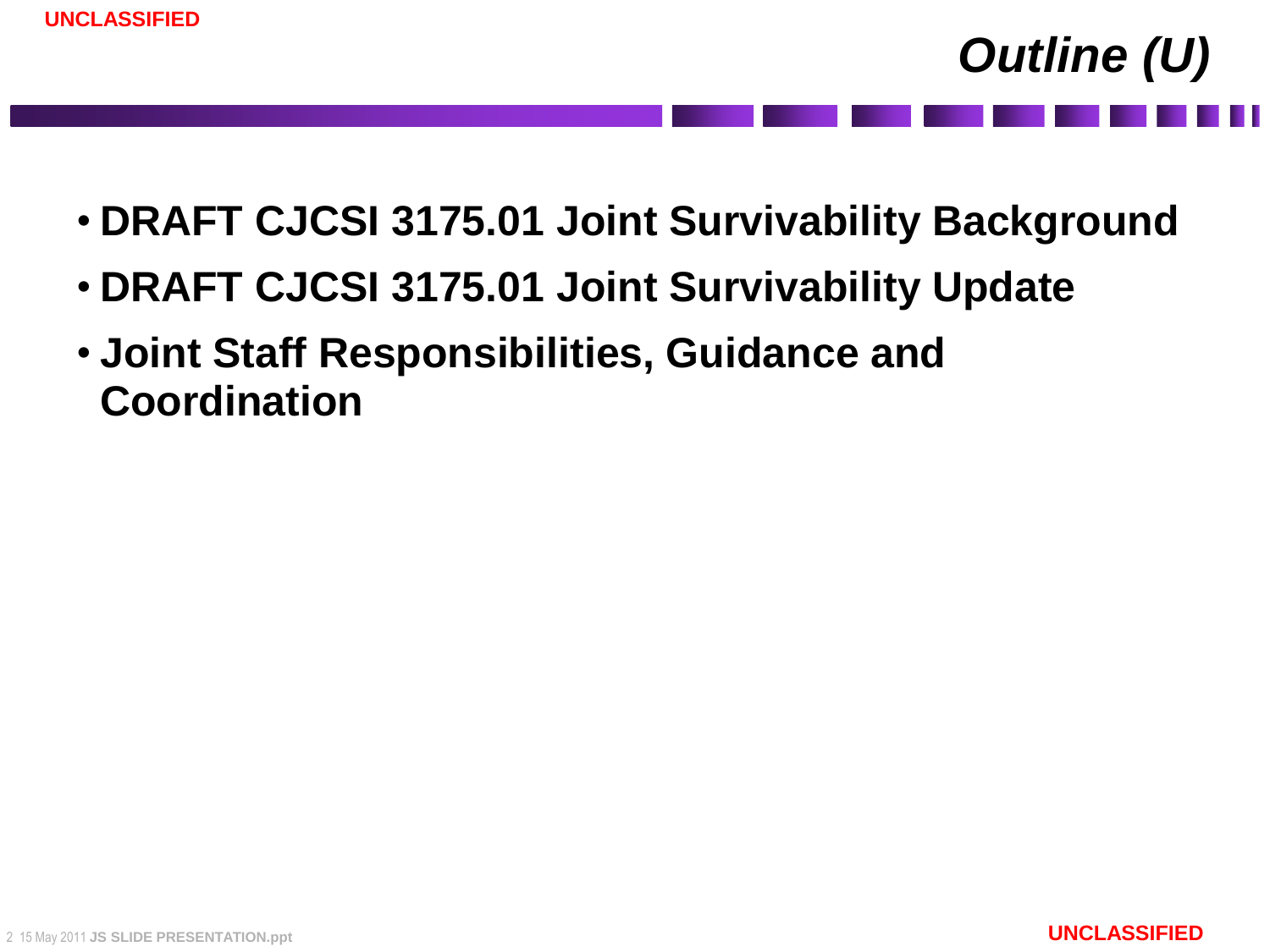#### *DRAFT CJCSI 3175.01 Background (U)*

- **Directs compliance with the DoD Security Classification Guide for CBRN Survivability**
- **Paraphrases the DRAFT "Carter Memo" for JRO, JPEO, Military, Agency and COCOM Interaction during JCIDS Documentation**
- **Includes implementation previously covered in the JCS memo of 14 May 2008**
- **J8/JRO is the Office of Primary Responsibility (OPR)**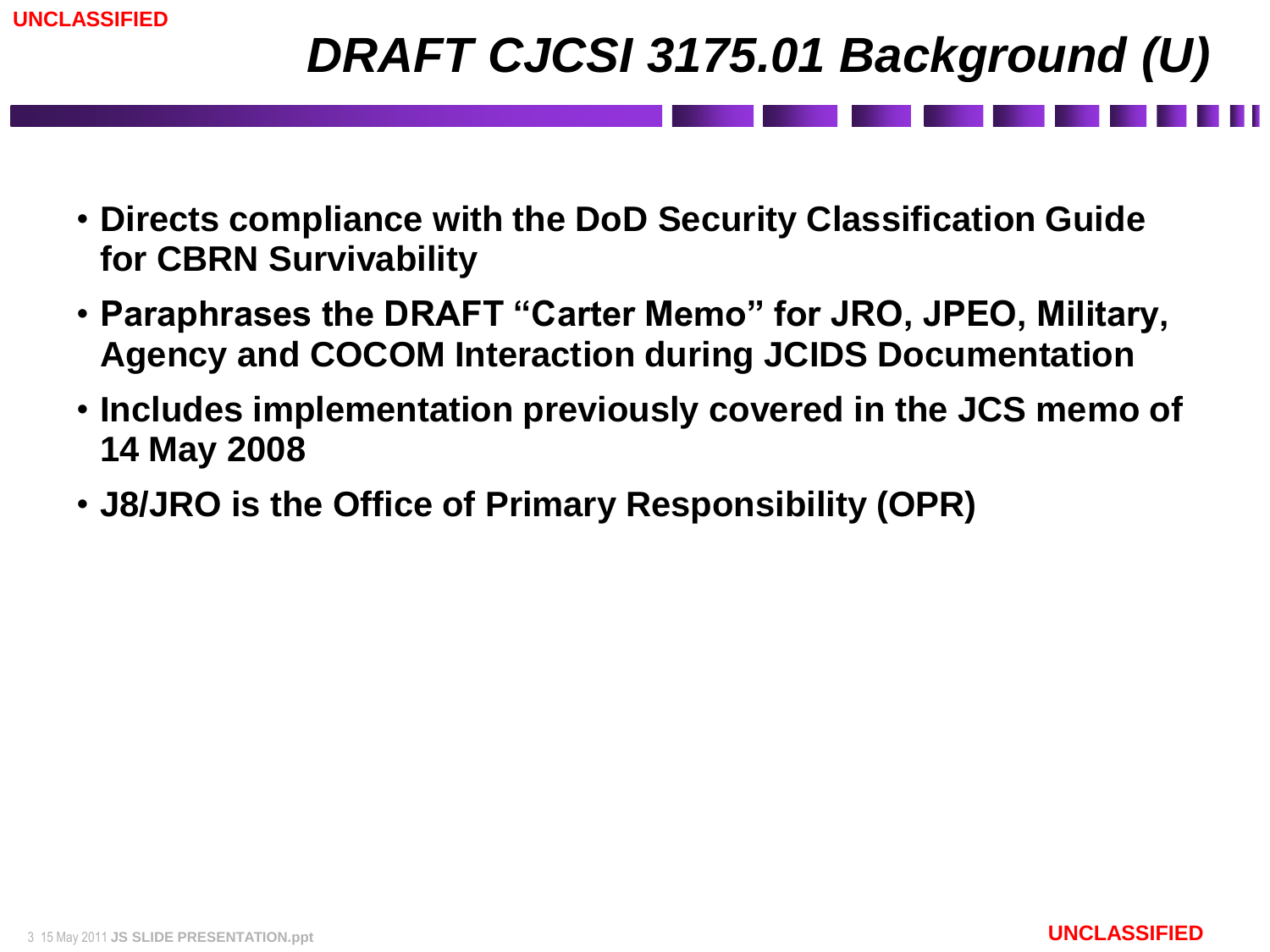## *Draft CJCSI 3175.01 Update (U)*

- **IPT#1 conducted-November 2010 for DRAFT CJCSI 3175.01**
	- **Military Departments, DUSAT&E, JPEO, USSTRATCOM, DTRA, PAIO, ODATSD(NM)**
	- **Preliminary discussion, comments and updates**
- **IPT#2 conducted-February 2011**
	- **All comments adjudicated**
- **IPT#3 will be scheduled Spring 2011**
	- **Final AO Review**
- **JSAP Final Draft expected after IPT#3**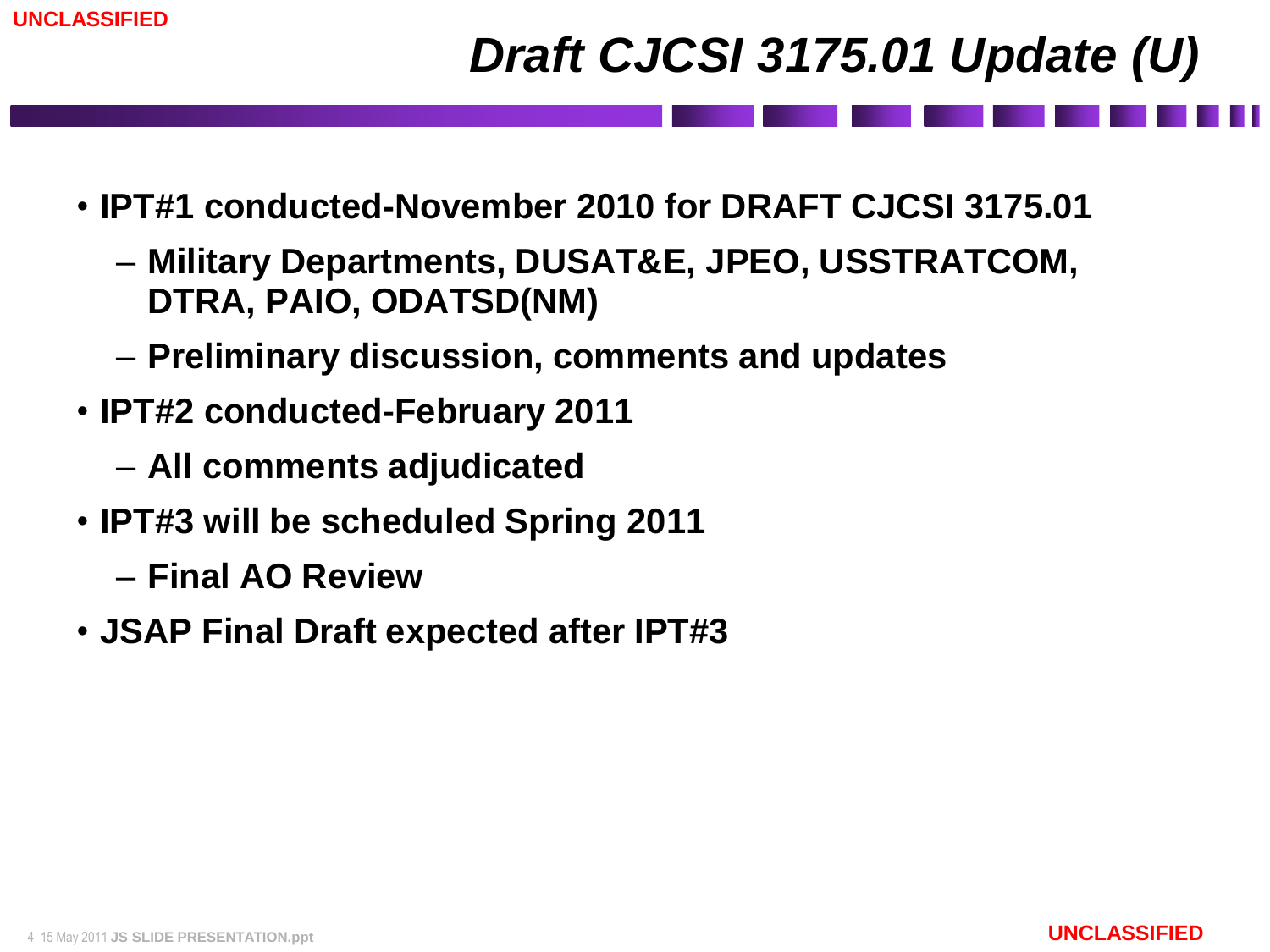- **Review**
	- **CBRN Mission Critical Systems' capabilities documents and survivability reports: J-8**
	- **NC2 Mission Critical Systems' capabilities documents and survivability reports: J-6 (CJCSI 5119.01, 6810.01)**
- **Provide**
	- **Guidance to service and COCOMS on legacy system survivability: J-6/J-8**
	- **Coordination and oversight of CBRN survivability initiatives to JROC and COCOMs: J-6/J-8**
- **Status**
	- **Ongoing: working with OASD(NM) and PAIO reviewing survivability reports and potential modifications to them**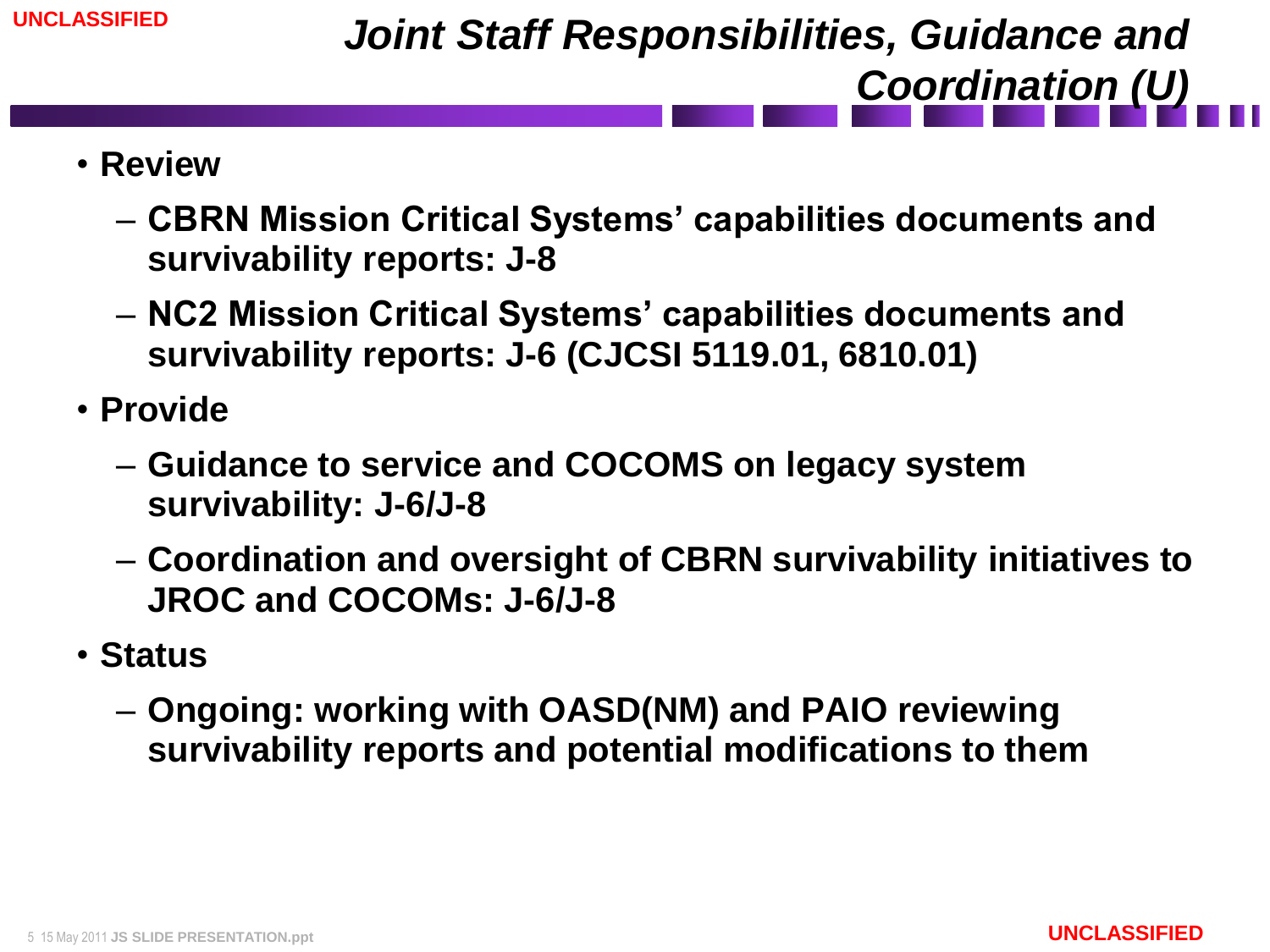### *Joint Staff Guidance and Coordination (U)*

- **Ensure:**
	- **JROC validation of JROC Interest programs: J-8**
		- **Process in place, not exercised yet**
	- **Multi-Service CBRN mission-critical systems have integrated CBRN survivability requirements: J-8**
		- **Process in place, not exercise yet**
	- **Mission-critical NC2 facilities/equipment are nuclear hardened/survivable: (CJCSIs 3222.01 and 6811.0)**
	- **Joint doctrine and training support the CBRN Survivability Policy: J-6/7/8**
		- **POC's identified, process not updated yet**